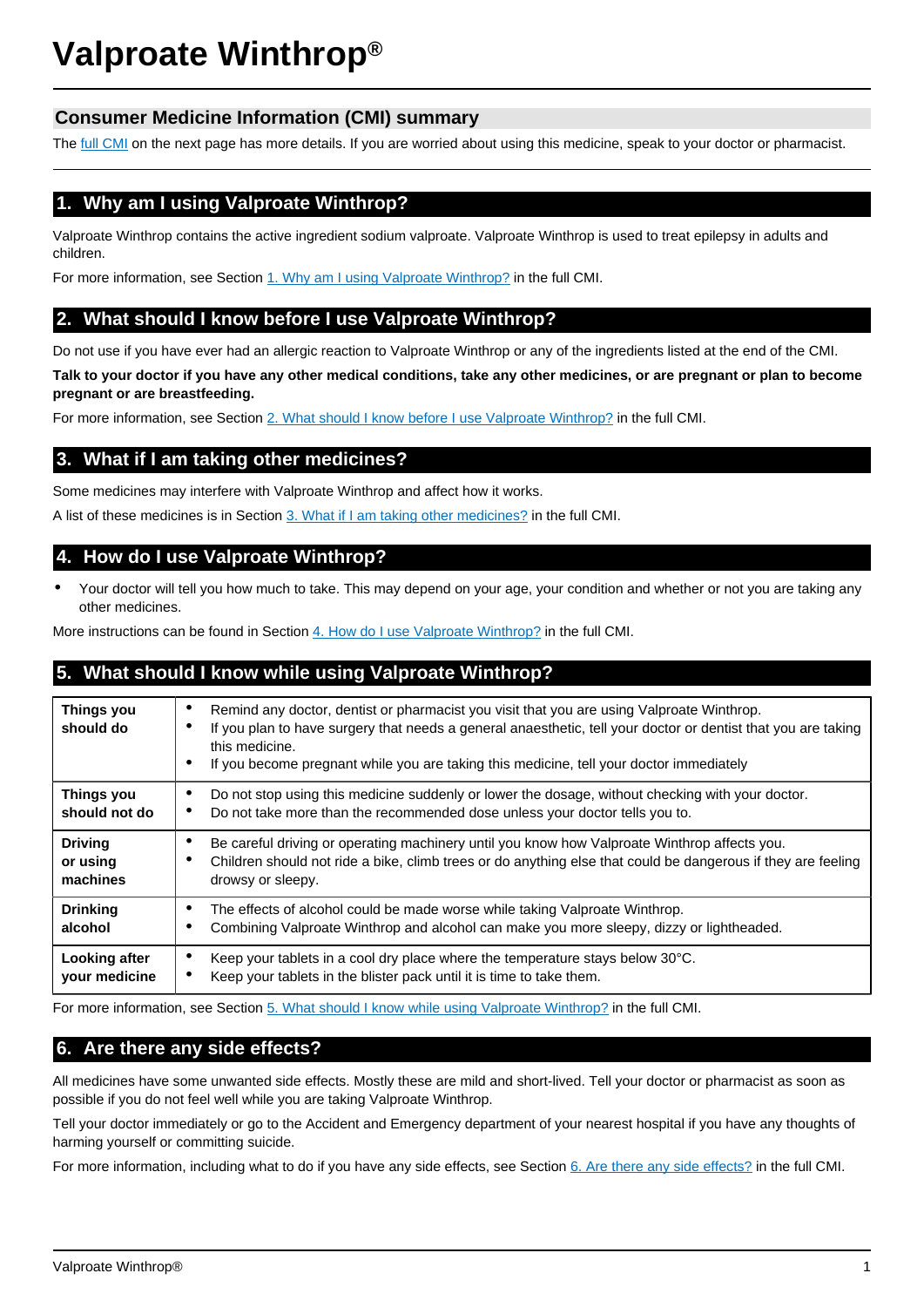# <span id="page-1-0"></span>**Valproate Winthrop**

**Active ingredient:** sodium valproate

# **Consumer Medicine Information (CMI)**

This leaflet provides important information about using Valproate Winthrop. **You should also speak to your doctor or pharmacist if you would like further information or if you have any concerns or questions about using Valproate Winthrop.**

## **Where to find information in this leaflet:**

- [1. Why am I using Valproate Winthrop?](#page-1-1)
- [2. What should I know before I use Valproate Winthrop?](#page-1-2)
- [3. What if I am taking other medicines?](#page-2-0)
- [4. How do I use Valproate Winthrop?](#page-2-1)
- [5. What should I know while using Valproate Winthrop?](#page-3-0)
- [6. Are there any side effects?](#page-3-1)
- [7. Product details](#page-4-0)

## <span id="page-1-1"></span>**1. Why am I using Valproate Winthrop?**

#### **Valproate Winthrop contains the active ingredient**

**sodium valproate.** Valproate Winthrop belongs to a group of medicines called anticonvulsants.

#### **Valproate Winthrop is used to treat epilepsy in adults and children.**

Epilepsy is a condition where you have repeated seizures (fits). There are many different types of seizures, ranging from mild to severe. These medicines are thought to work by controlling brain chemicals which send signals to nerves so that seizures do not happen.

Valproate Winthrop may also be used to control mania, a mental condition with episodes of overactivity, elation or irritability. Valproate Winthrop may be used alone or in combination with other medicines to treat your condition. Your doctor, however, may have prescribed Valproate Winthrop for another reason.

Ask your doctor if you have any questions about why it has been prescribed for you.

There is no evidence that Valproate Winthrop is addictive.

This medicine is available only with a doctor's prescription**.**

## <span id="page-1-2"></span>**2. What should I know before I use Valproate Winthrop?**

#### **Warnings**

#### **Do not use Valproate Winthrop if:**

- you are allergic to sodium valproate, or any of the ingredients listed at the end of this leaflet.
- Always check the ingredients to make sure you can use this medicine.
- you have or have had any of the following medical conditions:
- liver disease (hepatic dysfunction) or severe hepatitis.
- a family history of hepatitis, especially when caused by medicines. Medicines used in the treatment of epilepsy, including Valproate Winthrop may have adverse effects on the liver and the kidneys
- a urea cycle disorder or a family history of urea cycle disorders.
- a family history of unexplained infant deaths.
- porphyria which is a rare blood disease of blood pigments.
- known ornithine transcarbamylase deficiency or a family history of ornithine transcarbamylase deficiency.
- known or suspected of having a genetic problem causing a mitochondrial disorder.
- you are pregnant, unless your doctor has determined no alternative treatment works for you.

#### **Check with your doctor if you:**

- have any other medical conditions, especially the following:
- liver problems (hepatic insufficiency, hepatic damage)
- kidney problems
- urea cycle disorders
- ornithine transcarbamylase (OTC) deficiency
- carnitine palmitoyltransferase (CPT) type II deficiency.
- systemic lupus erythematosus (SLE) (a disease affecting the skin, joints and kidneys)
- family history of a genetic problem causing mitochondrial disorder
- take any medicines for any other condition

If you have not told your doctor about any of the above, tell them before you take Valproate Winthrop.

During treatment, you may be at risk of developing certain side effects. It is important you understand these risks and how to monitor for them. See additional information under Section [6. Are there any side effects](#page-3-1)?

#### **Pregnancy and breastfeeding**

Tell your doctor immediately if you are pregnant or intend to become pregnant.

If you are a girl or woman of childbearing age, make sure that you talk to your doctor about the risks associated with taking Valproate Winthrop during pregnancy.

You must not take Valproate Winthrop unless you use an effective method of birth control (contraception) at all times during your treatment with Valproate Winthrop. Do not stop taking Valproate Winthrop or your contraception until you have discussed this with your doctor. Your doctor will advise you further.

If you are parent or carer, tell your doctor when your child using Valproate Winthrop experiences her first period.

Valproate Winthrop can be harmful to unborn children when taken by a woman during pregnancy. It can cause serious birth defects and can affect the way in which the child develops as it grows. Also, children born to mothers who take Valproate Winthrop throughout their pregnancy may be at risk of impaired cognitive development or withdrawal syndrome. However, do not stop taking Valproate Winthrop unless your doctor says so as there are risks to the mother and child from uncontrolled epilepsy or uncontrolled mania episodes.

Your doctor may want to adapt your treatment and/or prescribe dietary supplements of folate.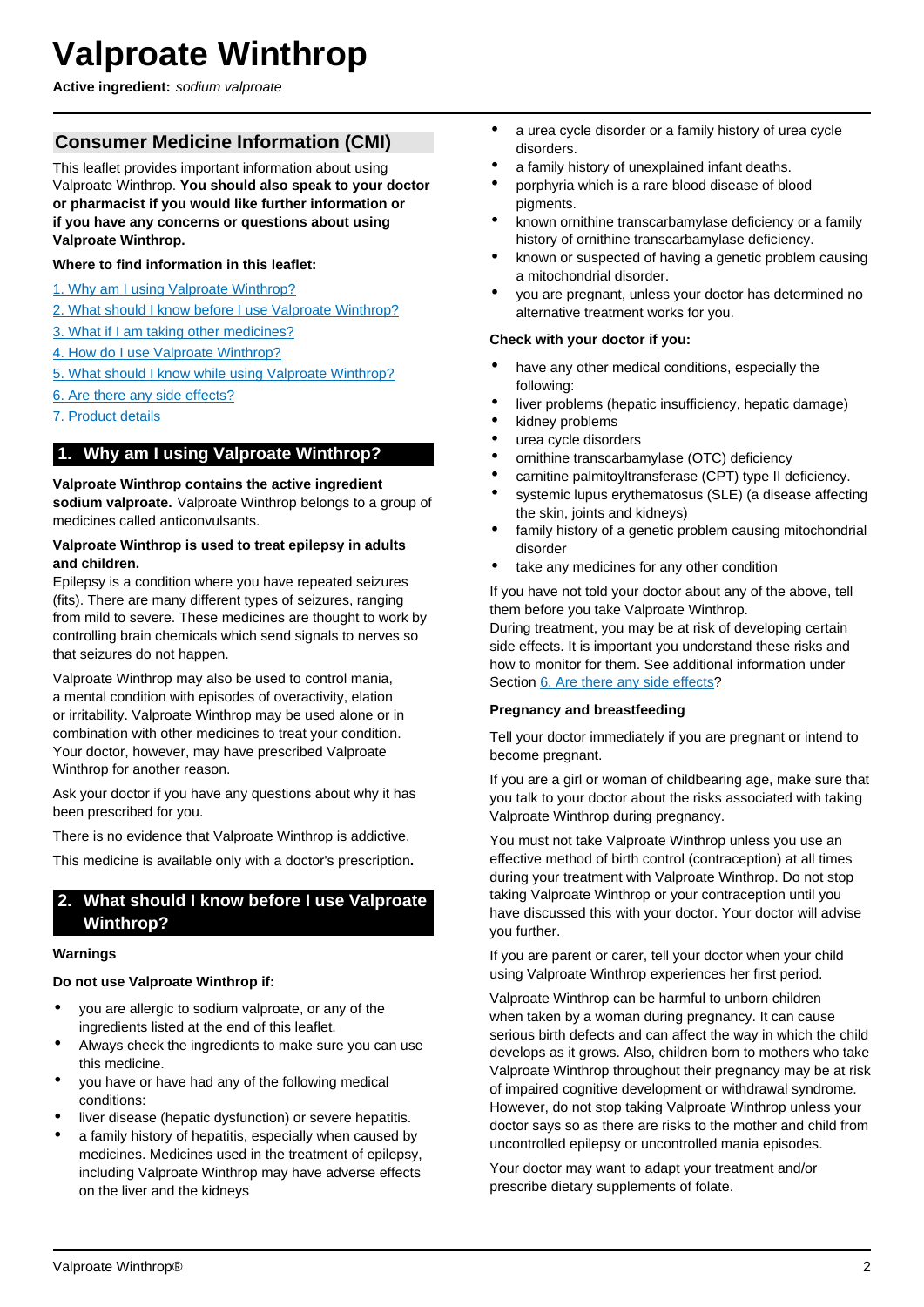Your doctor will discuss the risks and benefits of taking it if you are pregnant.

#### **What do I need to consider about contraception?**

Use an effective method of contraception and consult your doctor before planning pregnancy.

Valproate Winthrop can seriously harm an unborn child when taken during pregnancy. If you are a girl or woman of childbearing age, you must use at least one effective method of birth control (contraception) without interruption during your entire treatment with Valproate Winthrop. Your doctor should discuss with you the most appropriate method of contraception for you.

Valproate Winthrop should have little effect on the oral contraceptive pill, however, you should let your doctor know that you are taking it.

Talk to your doctor if you are breastfeeding or intend to breastfeed.

Medicines used in the treatment of epilepsy, including Valproate Winthrop, pass into breast milk. Your doctor will discuss the risks and benefits of taking Valproate Winthrop if you are breastfeeding or planning to breastfeed.

# <span id="page-2-0"></span>**3. What if I am taking other medicines?**

Tell your doctor or pharmacist if you are taking any other medicines, including any medicines, vitamins or supplements that you buy without a prescription from your pharmacy, supermarket or health food shop.

#### **Some medicines may interfere with Valproate Winthrop and affect how it works. These include:**

- aspirin (and other salicylates)
- medicines used to prevent clots (anticoagulants) e.g. warfarin.
- other medicines used to treat epilepsy e.g. phenobarbital (phenobarbitone), methylphenobarbitone, primidone, phenytoin, carbamazepine, clonazepam, felbamate, lamotrigine, topiramate, diazepam, lorazepam, oxcarbamazepine, rifunamide and ethosuximide
- medicines used to treat depression e.g. monoamine oxidase inhibitors (MAOIs), selective serotonin reuptake inhibitors (SSRIs), tricyclic antidepressants
- benzodiazepines (medicines used as sedatives or to treat anxiety)
- oral contraceptives. Valproate Winthrop should have little effect on the oral contraceptive pill, however, you should let your doctor know that you are taking it.
- zidovudine or any other anti-viral medications
- cannabidiol (used to treat epilepsy and other conditions)
- neuroleptic agents including clozapine (a medicine used to treat schizophrenia)
- quetiapine or olanzapine (medicines used to treat bipolar disorder and schizophrenia)
- mefloquine (a medicine used to treat malaria)
- propofol (a medicine used before and during general anaesthesia)
- nimodipine (a medicine used to help blood flow to the brain)
- cimetidine (used to treat stomach ulcers)
- erythromycin, rifampicin and carbapenem antibiotics such as Invanz and Merrem
- colestyramine (Questran Lite)
- acetazolamide (Diamox)

metamizole (a medicine used to treat pain and fever)

These medicines and others may be affected by Valproate Winthrop, or may affect how well it works. You may need different amounts of your medicine, or you may need to take different medicines. Your doctor or pharmacist will advise you.

Tell your doctor or pharmacist if your child is taking any other medicines before you start giving them Valproate Winthrop, for example, aspirin or any other drugs used to treat epilepsy.

Children, especially young children, can be more sensitive to some of the side effects of Valproate Winthrop.

#### **Check with your doctor or pharmacist if you are not sure about what medicines, vitamins or supplements you are taking and if these affect Valproate Winthrop.**

## <span id="page-2-1"></span>**4. How do I use Valproate Winthrop?**

#### **How much to take**

- Your doctor will tell you how much to take. This may depend on your age, your condition and whether or not you are taking any other medicines.
- Your doctor may recommend that you start with a low dose of Valproate Winthrop and slowly increase the dose to the lowest amount needed to control your condition.
- Ask your doctor or pharmacist if you are unsure of the correct dose for you.
- They will tell you exactly how much to take
- Follow the instructions provided and use Valproate Winthrop until your doctor tells you to stop.
- If you take the wrong dose, Valproate Winthrop may not work as well.

#### **When to take Valproate Winthrop**

- Valproate Winthrop should be taken at about the same time each day.
- Taking your tablets at the same time each day will have the best effect. It will also help you remember when to take the tablets.
- If you are not sure when to take it, ask your doctor. Continue taking your medicine for as long as your doctor tells you.
- Valproate Winthrop helps control your condition but does not cure it. Therefore you must take it every day.

#### **How to take Valproate Winthrop**

- Swallow the lilac tablets whole with a glass of water or other liquid.
- Do not crush or chew the tablets.
- The lilac tablets have a special coating to stop them dissolving until they have gone through the stomach and into the intestines. If you chew them the coating is destroyed.

#### **If you forget to use Valproate Winthrop**

Valproate Winthrop should be used regularly at the same time each day. If you miss your dose at the usual time, take your next dose as usual.

**If it is almost time for your next dose, skip the dose you missed and take your next dose when you are meant to.**

**Do not take a double dose to make up for the dose you missed. This may increase the chance of you getting unwanted side effects.**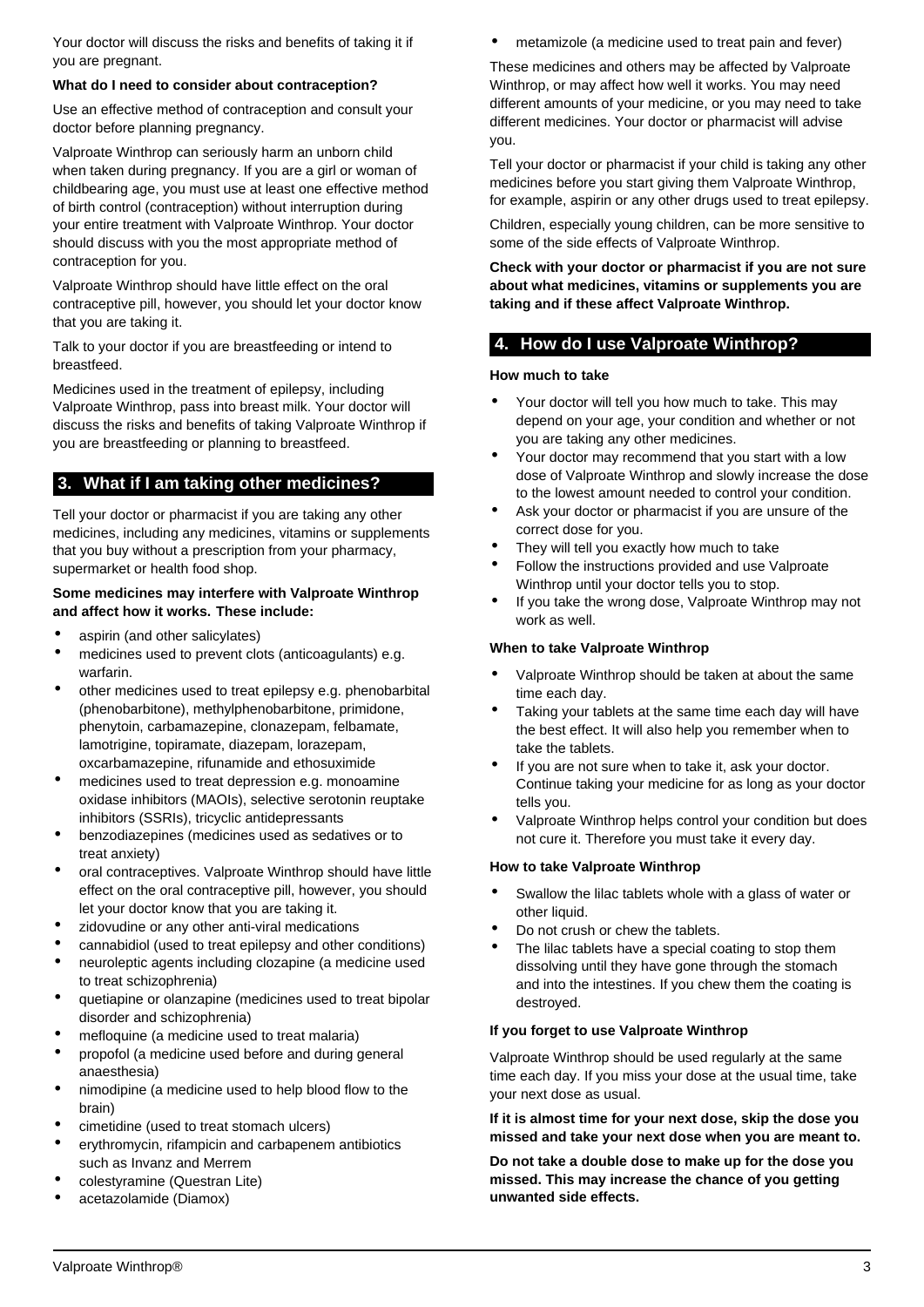- Always remember to take your prescribed dose otherwise you may find that either your seizures or manic symptoms may return.
- If you are not sure what to do, ask your doctor or pharmacist.
- If you have trouble remembering when to take your medicine, ask your pharmacist for some hints.

## **If you use too much Valproate Winthrop**

If you think that you have used too much Valproate Winthrop, you may need urgent medical attention. If you take too much Valproate Winthrop, you may feel dizzy, drowsy or have cramps in the abdomen.

#### **You should immediately:**

- phone the Poisons Information Centre (**by calling 13 11 26**), or
- contact your doctor, or
- go to the Emergency Department at your nearest hospital.

## **You should do this even if there are no signs of discomfort or poisoning.**

## <span id="page-3-0"></span>**5. What should I know while using Valproate Winthrop?**

## **Things you should do**

- **If you are about to be started on any new medicine, tell your doctor that you are taking Valproate Winthrop.**
- **If you plan to have surgery that needs a general anaesthetic, tell your doctor or dentist that you are taking this medicine.**
- **Be sure to keep all of your doctors' appointments so that your progress can be checked.**
- **Your doctor will check your progress and may want to take some tests from time to time. This helps prevent unwanted side effects.**

#### **Call your doctor straight away if you:**

If you become pregnant while you are taking this medicine

Remind any doctor, dentist or pharmacist you visit that you are using Valproate Winthrop.

#### **Things you should not do**

- Do not stop using this medicine suddenly, or lower the dosage, without checking with your doctor.
- Do not take more than the recommended dose unless your doctor tells you to.
- Do not give this medicine to anyone else, even if they have the same condition as you.
- Do not use this medicine to treat any other complaints unless your doctor tells you to.

## **Driving or using machines**

#### **Be careful before you drive or use any machines or tools until you know how Valproate Winthrop affects you.**

Valproate Winthrop may cause drowsiness or lightheadedness in some people, especially at the beginning of treatment. Make sure you know how you react to it before you drive a car, operate machinery, or do anything else that could be dangerous if you are drowsy or light-headed.

Children should not ride a bike, climb trees or do anything else that could be dangerous if they are feeling drowsy or sleepy.

Valproate Winthrop may cause drowsiness, dizziness or sleepiness in some people and affect alertness.

## **Drinking alcohol**

## **Tell your doctor if you drink alcohol.**

If you have more than 2 drinks per day, you may be putting yourself at risk of a seizure, or fit.

The effects of alcohol could be made worse while taking Valproate Winthrop.

Combining Valproate Winthrop and alcohol can make you more sleepy, dizzy or lightheaded. Your doctor may suggest you avoid alcohol while you are being treated with Valproate Winthrop.

## **Looking after your medicine**

- Keep your tablets in the blister pack until it is time to take them.
- If you take the tablets out of the box they may not keep well. Keep your tablets in a cool dry place where the temperature stays below 30°C.

Follow the instructions in the carton on how to take care of your medicine properly.

Store it in a cool dry place away from moisture, heat or sunlight; for example, do not store it:

- in the bathroom or near a sink, or
- in the car or on a windowsill.

#### **Keep it where young children cannot reach it.**

A locked cupboard at least one-and-a-half metres above the ground is a good place to store medicines.

#### **Getting rid of any unwanted medicine**

If you no longer need to use this medicine or it is out of date, take it to any pharmacy for safe disposal.

Do not use this medicine after the expiry date (EXP) printed on the pack. If you take this medicine after the expiry date has passed, it may not work as well.

Do not use it if the packaging is torn or shows signs of tampering.

## <span id="page-3-1"></span>**6. Are there any side effects?**

All medicines can have side effects. If you do experience any side effects, most of them are minor and temporary. However, some side effects may need medical attention.

See the information below and, if you need to, ask your doctor or pharmacist if you have any further questions about side effects.

#### **Less serious side effects**

| Less serious side effects        | What to do      |
|----------------------------------|-----------------|
| <b>Gastrointestinal related:</b> | Speak to your   |
| nausea or vomiting               | doctor if you   |
| abdominal cramps or pain         | have any of     |
| changes in appetite              | these less      |
| changes in your weight           | serious side    |
| diarrhoea                        | effects and     |
| <b>Mouth related:</b>            | they worry you. |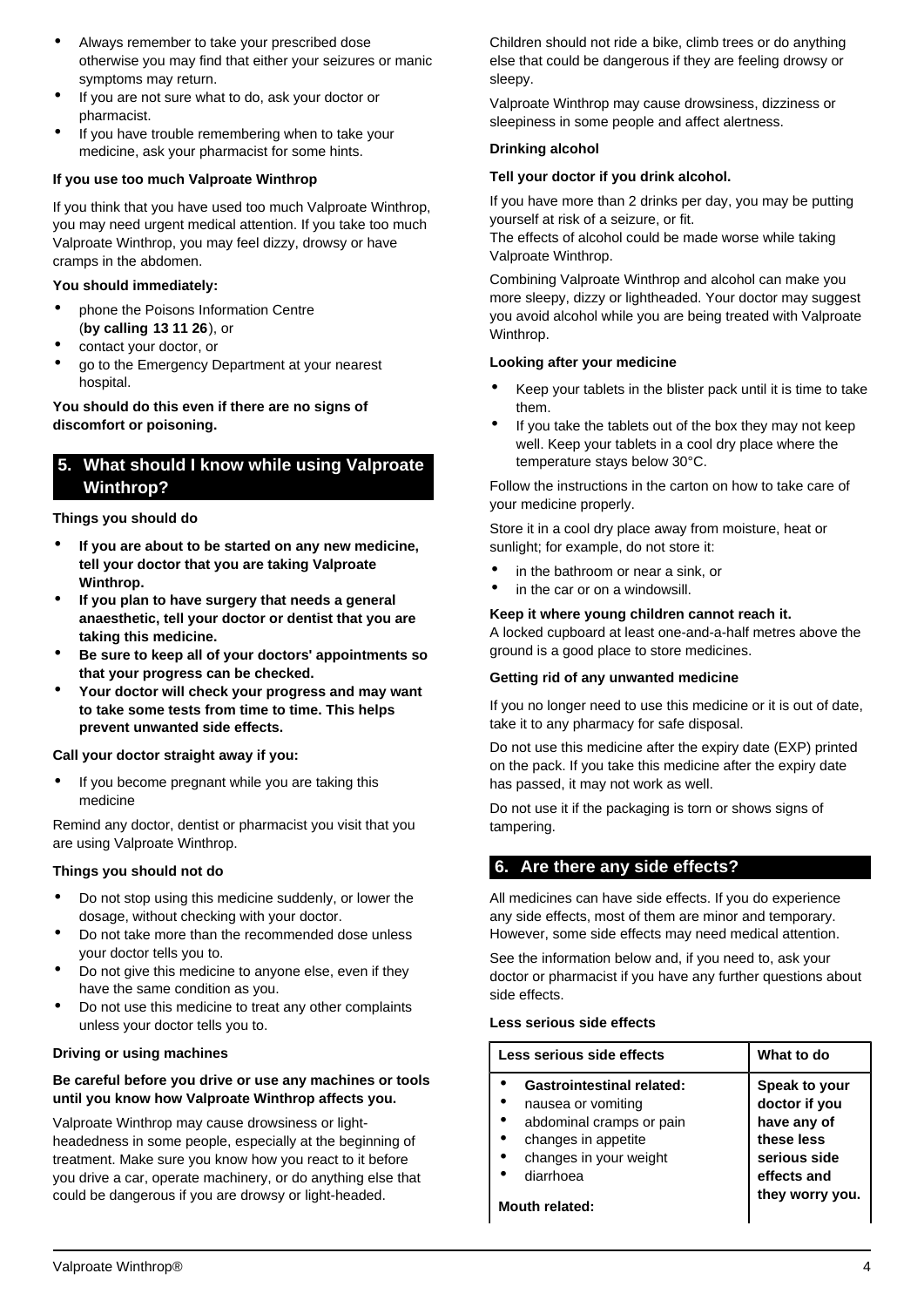| Less serious side effects                                                                                                                                                                                                                                                                                                                                                             | What to do                                                                                       |
|---------------------------------------------------------------------------------------------------------------------------------------------------------------------------------------------------------------------------------------------------------------------------------------------------------------------------------------------------------------------------------------|--------------------------------------------------------------------------------------------------|
| bleeding, tender or enlarged gums                                                                                                                                                                                                                                                                                                                                                     | These are the                                                                                    |
| Head and neurology related:                                                                                                                                                                                                                                                                                                                                                           | more common                                                                                      |
| headache<br>unusual movements, including<br>tremor and shaking<br>rapid uncontrollable movements of<br>the eye or double vision<br>unsteadiness when walking,<br>dizziness or light-headedness<br>depression<br>feeling tired or drowsy<br>memory impairment<br>confusion<br>hallucinations<br>disturbance in attention<br>changes in behaviour including<br>aggression and agitation | side effects<br>of Valproate<br>Winthrop.<br><b>Mostly these</b><br>are mild and<br>short-lived. |
| Hormone related:                                                                                                                                                                                                                                                                                                                                                                      |                                                                                                  |
| irregular menstrual periods                                                                                                                                                                                                                                                                                                                                                           |                                                                                                  |
| Other side effects:                                                                                                                                                                                                                                                                                                                                                                   |                                                                                                  |
| hair loss<br>nail and nail bed disorders                                                                                                                                                                                                                                                                                                                                              |                                                                                                  |

loss of bladder control

#### **Serious side effects**

| Serious side effects                                                                                                                                                                                                                                       | What to do                                                                                                                                    |
|------------------------------------------------------------------------------------------------------------------------------------------------------------------------------------------------------------------------------------------------------------|-----------------------------------------------------------------------------------------------------------------------------------------------|
| <b>Gastrointestinal related:</b><br>severe upper stomach pain, often<br>with nausea and vomiting<br><b>Bleeding related:</b><br>blood clotting problems<br>spontaneous bruising or bleeding<br>Head and neurology related:<br>more frequent or more severe | Call your<br>doctor straight<br>away, or go<br>straight to the<br><b>Emergency</b><br>Department at<br><b>your nearest</b><br>hospital if you |
| seizures (fits)<br>fainting<br>bizarre behaviour<br>suicidal thoughts<br>suicide attempts<br>Liver related:                                                                                                                                                | notice any of<br>these serious<br>side effects<br>or if you have<br>any thoughts<br>of harming<br>yourself or                                 |
| signs of liver problems such<br>as vomiting, loss of appetite,<br>generally feeling unwell, tiredness,<br>yellowing of the skin and/or eyes,<br>dark urine or blood in urine, pain in<br>the abdomen                                                       | committing<br>suicide.<br>You may need<br>urgent medical<br>attention or<br>hospitalisation.                                                  |
| Other side effects:                                                                                                                                                                                                                                        |                                                                                                                                               |
| rashes<br>swelling of the feet and legs,<br>weight increase due to fluid build<br>up                                                                                                                                                                       |                                                                                                                                               |

#### **Tell your doctor or pharmacist if you notice anything else that may be making you feel unwell.**

Other side effects not listed here may occur in some people.

#### **Reporting side effects**

After you have received medical advice for any side effects you experience, you can report side effects to the Therapeutic Goods Administration online at [www.tga.gov.au/](http://www.tga.gov.au/reporting-problems) [reporting-problems](http://www.tga.gov.au/reporting-problems). By reporting side effects, you can help provide more information on the safety of this medicine.

**Always make sure you speak to your doctor or pharmacist before you decide to stop taking any of your medicines.**

## <span id="page-4-0"></span>**7. Product details**

This medicine is only available with a doctor's prescription.

#### **What Valproate Winthrop contains**

| <b>Active ingredient</b><br>(main ingredient) | Valproate Winthrop EC200 - 200<br>mg sodium valproate<br>Valproate Winthrop EC500 - 500<br>mg sodium valproate |
|-----------------------------------------------|----------------------------------------------------------------------------------------------------------------|
| Other ingredients                             | Povidone                                                                                                       |
| (inactive                                     | <b>Purified talc</b>                                                                                           |
| ingredients)                                  | Magnesium stearate                                                                                             |
|                                               | Calcium silicate                                                                                               |
|                                               | Citric acid monohydrate                                                                                        |
|                                               | Macrogol 6000                                                                                                  |
|                                               | Hypromellose                                                                                                   |
|                                               | Polyvinyl acetate phthalate                                                                                    |
|                                               | Hyprolose                                                                                                      |
|                                               | Deithyl phthalate                                                                                              |
|                                               | Stearic acid                                                                                                   |
|                                               | Amaranth aluminium lake                                                                                        |
|                                               | Indigo carmine aluminium lake                                                                                  |
|                                               | Titanium dioxide                                                                                               |
| <b>Potential allergens</b>                    | None                                                                                                           |

**Do not take this medicine if you are allergic to any of these ingredients.**

#### **What Valproate Winthrop looks like**

Valproate Winthrop EC200 - Lilac, biconvex, enteric-coated tablets.

Valproate Winthrop EC500 - Lilac, biconvex, enteric-coated tablets

The tablets are available in boxes of 100 tablets.

(Valproate Winthrop EC200 - AUST R 125620) (Valproate Winthrop EC500 - AUST R 125621).

## **Who distributes Valproate Winthrop**

sanofi-aventis australia pty ltd

12-24 Talavera Road

Macquarie Park NSW 2113

This leaflet was prepared in December 2021 valproate-winthrop-ccdsv33-cmiv15-16dec21